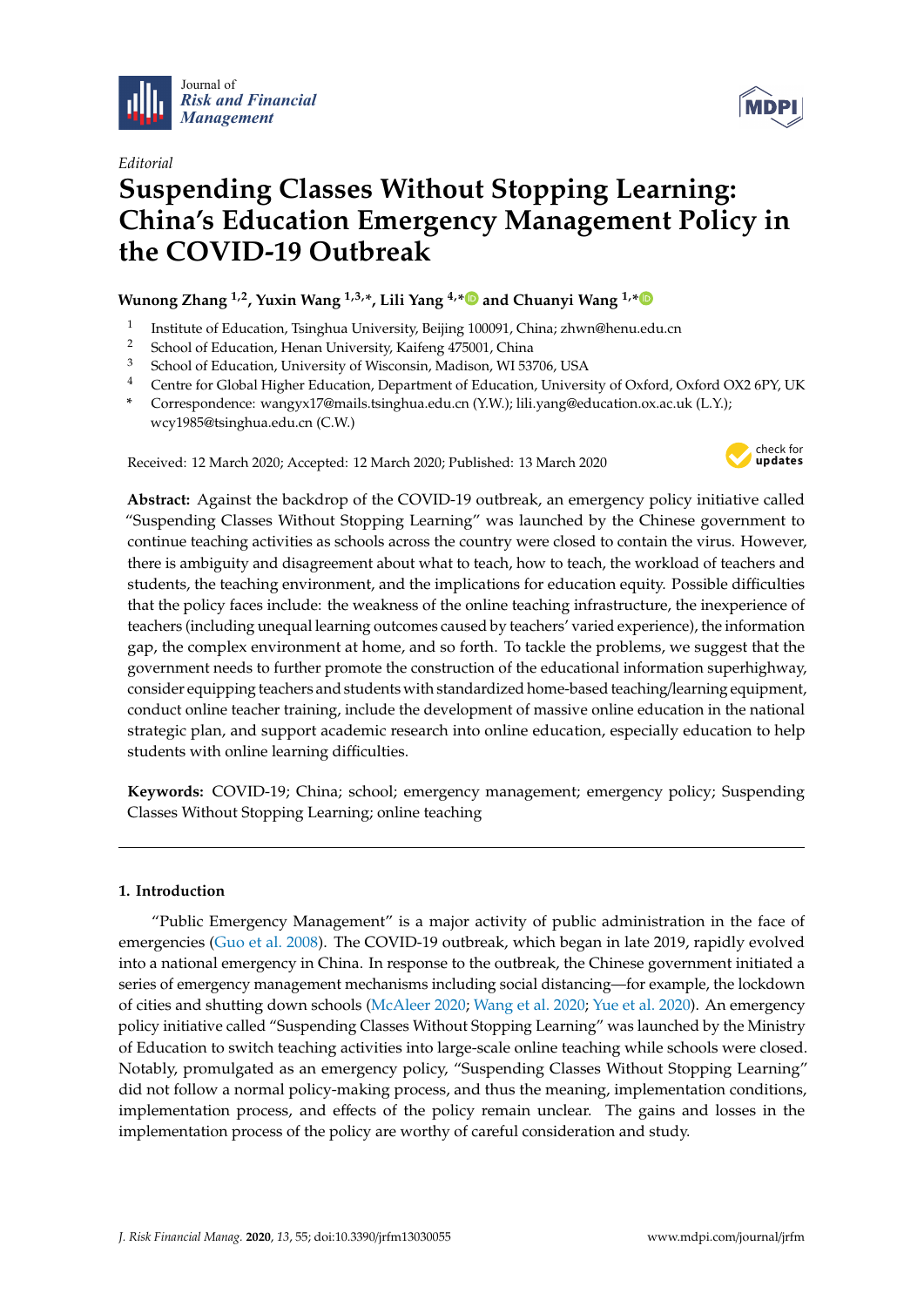#### **2. What Does "Suspending Classes Without Stopping Learning" Mean?**

"Suspending Classes Without Stopping Learning" aims to fight against the spread of the epidemic by suspending offline teaching at schools and turning to online education. In the government's own words: "suspending classes without stopping learning and suspending classes without stopping teaching" [\(Ministry of Education of the People's Republic of China](#page-5-4) [2020a\)](#page-5-4). According to the Ministry of Education (2020), the purpose of this policy is to "integrate national and local school teaching resources, provide rich, diverse, selectable, high-quality online resources for all students across the country, and support teachers' online teaching and children's online learning" [\(Ministry of Education](#page-5-4) [of the People's Republic of China](#page-5-4) [2020a\)](#page-5-4). However, details about how the policy may be implemented and what effects it may cause are under fierce debate. For example, there are debates about whether online education can adequately replace the traditional offline education, whether the "epidemic" should be one of the educational topics, whether teachers and students may experience work overload, whether the home is a desirable learning environment, and to what extent students and teachers have access to the Internet.

Receiving feedback from various parties, the Chinese Ministry of Education elaborated on the policy and attempted to respond to the questions. It was argued that education in this time of emergency needed to be distinguished from that of a normal period. According to the government, "Suspending Classes Without Stopping Learning" reflected learning in a broad sense, which not only referred to the structured learning of the school curriculum, but covered the learning of a wide range of content. Such learning could be conducted in diverse ways, the aim of which was to support students' growth. Meanwhile, it was emphasized that "the knowledge of epidemic prevention and control needs to be included in addition to the formal national curricula, with a special emphasis on the popularization of the knowledge of epidemic prevention, expressed through life education classes, public safety education and mental health education" [\(Ministry of Education of the People's Republic](#page-5-5) [of China](#page-5-5) [2020b\)](#page-5-5). Further, it was also highlighted that the smooth transition and connection between these different periods deserves particular attention.

#### **3. Implementing the "Suspending Classes Without Stopping Learning" Policy**

The implementation of the policy is a dynamic process, allowing the government to continually receive feedback and make corresponding adjustments. We argue that, in general, the policy has been carried out in an orderly manner and has subsequently generated rich policy experience, despite the existence of several problems. Specifically, the government primarily carried out five moves to implement the policy.

(1) Integrating national resources and planning at the top-level. Firstly, the government took action to guarantee the provision of network service resources. The Ministry of Education, together with several telecom operators including the China Education and Scientific Research Computer Network, China Mobile, China Telecom, China Unicom, and China Satellite Communication, committed to the maintenance of public service platforms and school networks at different levels [\(Ministry of](#page-5-6) [Education of the People's Republic of China](#page-5-6) [2020c\)](#page-5-6). This approach enabled the provision of fast and stable networks for online education, and guaranteed teachers', students', and parents' access to digital educational resources and online education. Secondly, the government worked on making educational resources accessible to the general public. Relevant statements in policy documents include "open all high-quality online courses and virtual simulation experimental teaching resources for free", "develop online teaching organization and implementation plans", "develop online teaching quality standards", and "provide technical service support". In addition, efforts were made to increase society's participation in online education. In particular, the Ministry of Education has approved 37 qualified institutions and Internet companies to provide online teaching services [\(Ministry of Education](#page-5-7) [of the People's Republic of China](#page-5-7) [2020d\)](#page-5-7).

(2) Training teachers. The education administration department of the government at different levels, schools (including schools' professional and technical personnel, and experienced teachers), and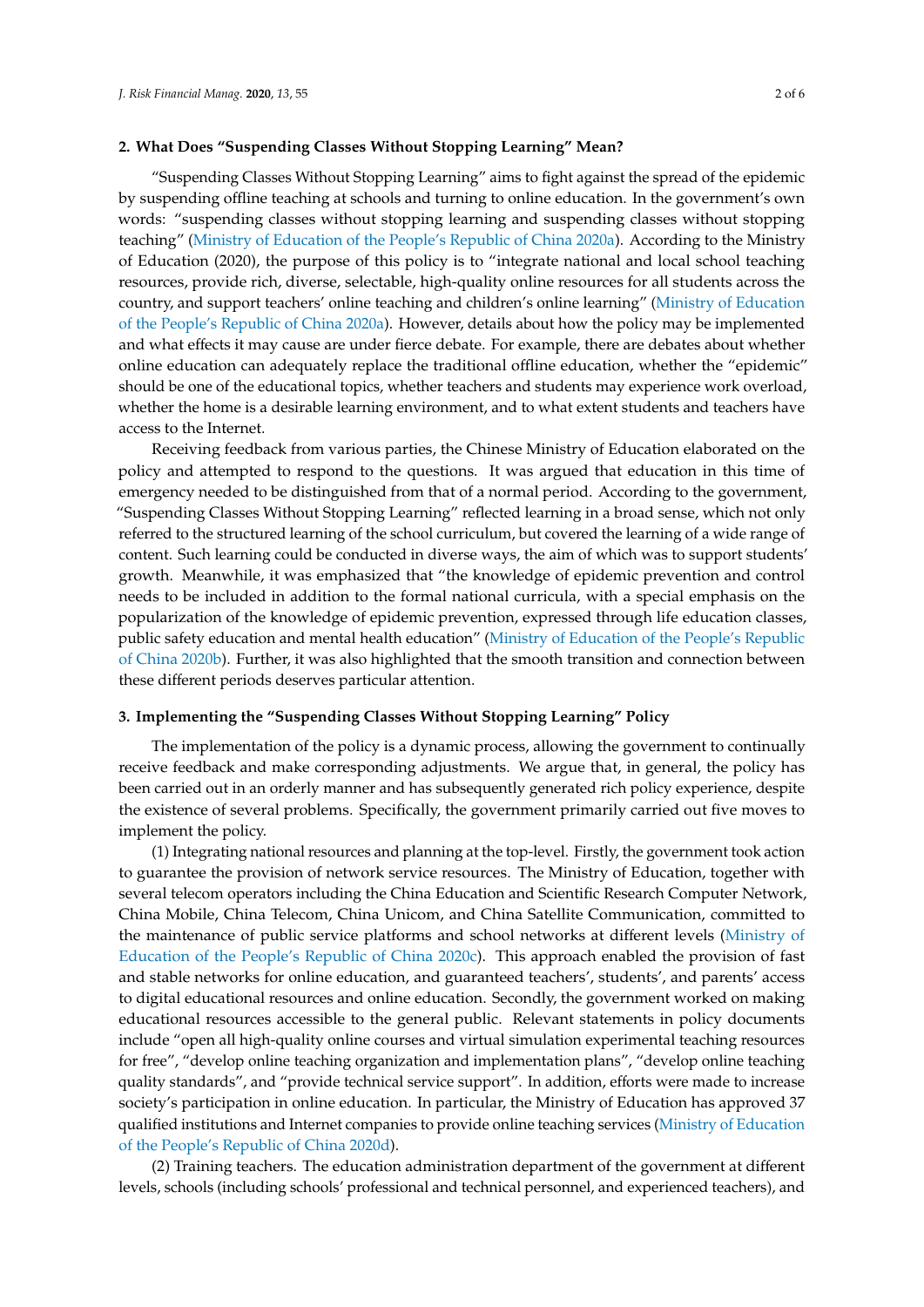teacher training companies worked in a concerted way to provide online teaching training for teachers. The Department of Teacher Education, working with various institutions, produced a resource package for teachers, which covered online teaching strategies, information technology applications, school epidemic prevention cases, local teacher training cases and so forth [\(Xinhua Net](#page-5-8) [2020\)](#page-5-8). All of the resources were made free and publicly available. Additionally, an online teaching feedback system to encourage teachers to actively summarize and share their experiences and thoughts, and to discuss with their peers, was established. Schools also appointed online teaching technology consultants to support online teaching.

(3) Enabling local authorities and schools to carry out online teaching in line with local conditions. Regional development is unbalanced in China, and there exist significant differences in information infrastructure between regions. Therefore, the Chinese government called for online education platforms to make their resources free of charge to all schools and individuals across the country. To ensure the reach of information and resources to all students including those in remote areas, the government worked on circulating teaching information in multiple ways, using satellite TV in areas without internet coverage [\(Ministry of Education of the People's Republic of China](#page-5-9) [2020e\)](#page-5-9). Guangdong province adopted an emergency measure to equip 9262 poor students with tablets [\(Southcn News](#page-5-10) [2020\)](#page-5-10). In the teaching process, the teaching pedagogy and time arrangements were constantly adjusted to help students plan for home-based study. The key was to cultivate students' independent learning abilities. For example, the Department of Education of Zhejiang Province issued guidance requiring each class to last for about 20 minutes in primary school and 30 minutes in middle school [\(The People's](#page-5-11) [Government of Zhejiang Province](#page-5-11) [2020\)](#page-5-11). Furthermore, the total time length of teaching per day was suggested to be no longer than one hour for lower grades of primary school, two hours for higher grades of primary school, four hours for middle school, and five hours for high school [\(The People's](#page-5-11) [Government of Zhejiang Province](#page-5-11) [2020\)](#page-5-11).

(4) Formulating guidelines to prepare for smooth transition back to normal offline education after the epidemic. Teachers were advised to make full use of "the National Elite Online Open Courses" as examples, and to teach in an independent way while drawing on online teaching resources such as those on MOOCs. Various MOOC platforms were also encouraged to develop new modules on epidemiology and infectious diseases, the aim of which was to equip students and the public with relevant knowledge. Moreover, the government urged students to strike a balance between work and rest, continue physical exercise, and protect their eyesight from looking at the screen too much, with an aim to maintain their physical and mental health. An online teaching evaluation system was also established by the government to comprehensively monitor online teaching activities [\(CCTV News](#page-4-0) [2020a\)](#page-4-0).

(5) Working out a plan for school reopening after the epidemic. According to the Ministry of Education, the plan needs to comprehensively consider regional epidemic risk levels, traffic conditions, emergency preparedness, school population density, and school age. Corresponding plans to reopen schools in a staggered manner to spread peak demand could therefore be made. Meanwhile, the plan should take into account the progress made in students' home-based learning for the sake of smooth transition [\(Ministry of Education of the People's Republic of China](#page-5-12) [2020f\)](#page-5-12).

#### **4. Di**ffi**culties in Policy Implementation**

Despite the careful planning and arrangements by the government, and the concerted efforts made by a wide range of parties in society, including schools and families, the implementation of the policy of "Suspending Classes Without Stopping Learning" still faces at least five problems.

(1) Online teaching is constrained by infrastructure. Due to the large-scale teaching needs and personnel visits, online teaching platforms such as Cloud Classrooms, Rain Classrooms, and Ding Talk are often overwhelmed, and network crashes may happen. Meanwhile, differences in information technology infrastructure between regions can be significant. The network coverage in remote areas is insufficient, which may further lead to educational inequity. According to a survey conducted by CCTV [\(CCTV News](#page-4-1) [2020b\)](#page-4-1), about 2% of students still have no access to online live teaching. Some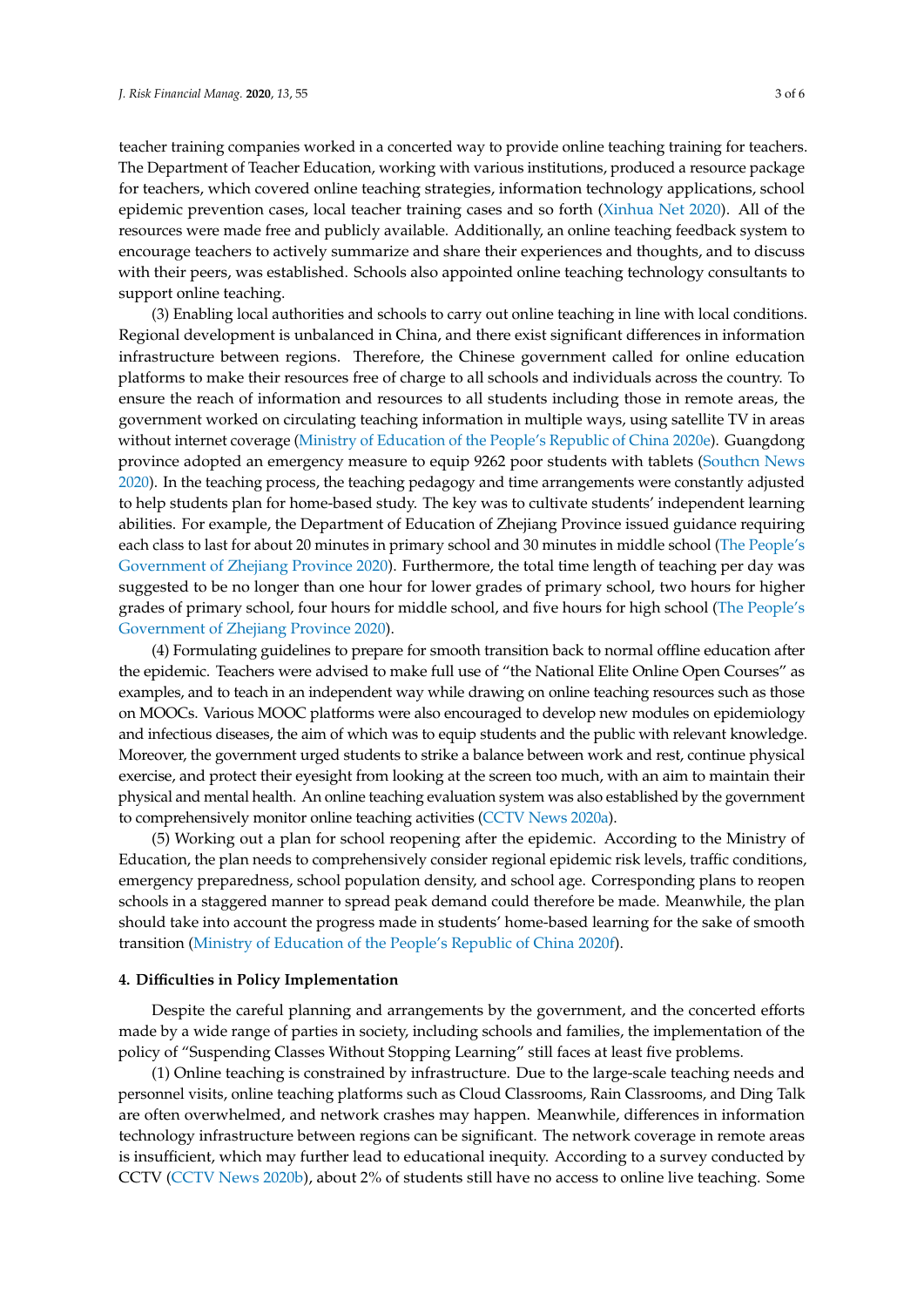children in mountainous areas even have to walk for hours to find places with stable network signals [\(Sohu News](#page-5-13) [2020\)](#page-5-13).

(2) The proportion and efficiency of the use of online teaching resources are still rather low. Although the Chinese government's education administration department had already developed numerous national-, provincial-, and municipal-level online courses, these online courses had only acted as minor supplements to offline education before the outbreak. Also, there existed regional differences, inter-school differences, and subject differences, in the quantity of the selected quality courses (note that there are routinely selections of online courses based on the quality courses in China) [\(Fang](#page-5-14) [2018\)](#page-5-14). Therefore, a large proportion of teachers had little use and knowledge of online resources before the outbreak, but had to precipitously copy offline teaching content to the network space, without making appropriate adaptations.

(3) The effect of online education is, to a large extent, contingent on teachers' online teaching ability and experience. As online teaching was not yet a major form of education in Chinese schools, many teachers had no previous experience in online teaching. Although teachers received various types of training during the outbreak, the short-term effect of such training remains arguably minimal. Further, the urban-rural disparity, different levels of knowledge about information technology acquired by teachers, and teachers' differing attitudes towards, and ability to learn, information technology, are all having an impact on the general effectiveness of online education across the country [\(Zhang et al.](#page-5-15) [2015\)](#page-5-15).

(4) Students and teachers face problems when studying and teaching at home. First of all, there are a wide range of distractions from teaching and studying at home. For example, the burden of housework and childcare can be heavy for young teachers, which may have a negative impact on their online teaching. Secondly, not all teachers and students are able to find suitable spaces for teaching and studying at home. Third, teaching and studying can be constrained by insufficient hardware and an unstable network at home.

(5) It remains unclear what teaching mode and pedagogy may best work for online education. Although "Suspending Classes Without Stopping Learning" aims to avoid precipitous copying of the offline curriculum to online teaching, there is yet to be a consensus that can be widely employed by teachers and students on how such copying may be avoided. Additionally, how to take into account and integrate the unique attributes of online education into daily online teaching and learning still needs further exploration.

#### **5. Discussion**

Specifically, there are five issues that deserve further discussion.

(1) Public emergency management is led and coordinated by the government, and widely participated in by schools, enterprises and the general public. It seems that a mechanism, featuring government leadership in its overall coordination, a procedure enabling centralized emergency decision-making and information circulation, and a system for classified management and multi-level response, has emerged for public administration in China in times of emergency [\(Wang and Li](#page-5-16) [2015\)](#page-5-16). However, while the government tends to play its role to the full, social forces' (such as non-governmental organizations) participation in such a mechanism remains relatively trivial.

(2) There have been many efforts by the government and society to predict problems that may arise in the process of policy implementation, and to search for corresponding solutions. However, in particular, the problem of the information gap persists. This problem is largely due to the urban-rural disparity caused by economic differences and varying geographical environments, which further prompts inequality in basic infrastructure needed for online education [\(Kwak](#page-5-17) [1999\)](#page-5-17).

(3) Despite the encouragement for local authorities and schools to adapt measures to local conditions (e.g. the slogan of "one school, multiple policies"), this is difficult to address under time constraints, due to disparity in teacher quality and education resources across schools, and a lack of mature and detailed plans for large-scale online education in emergency times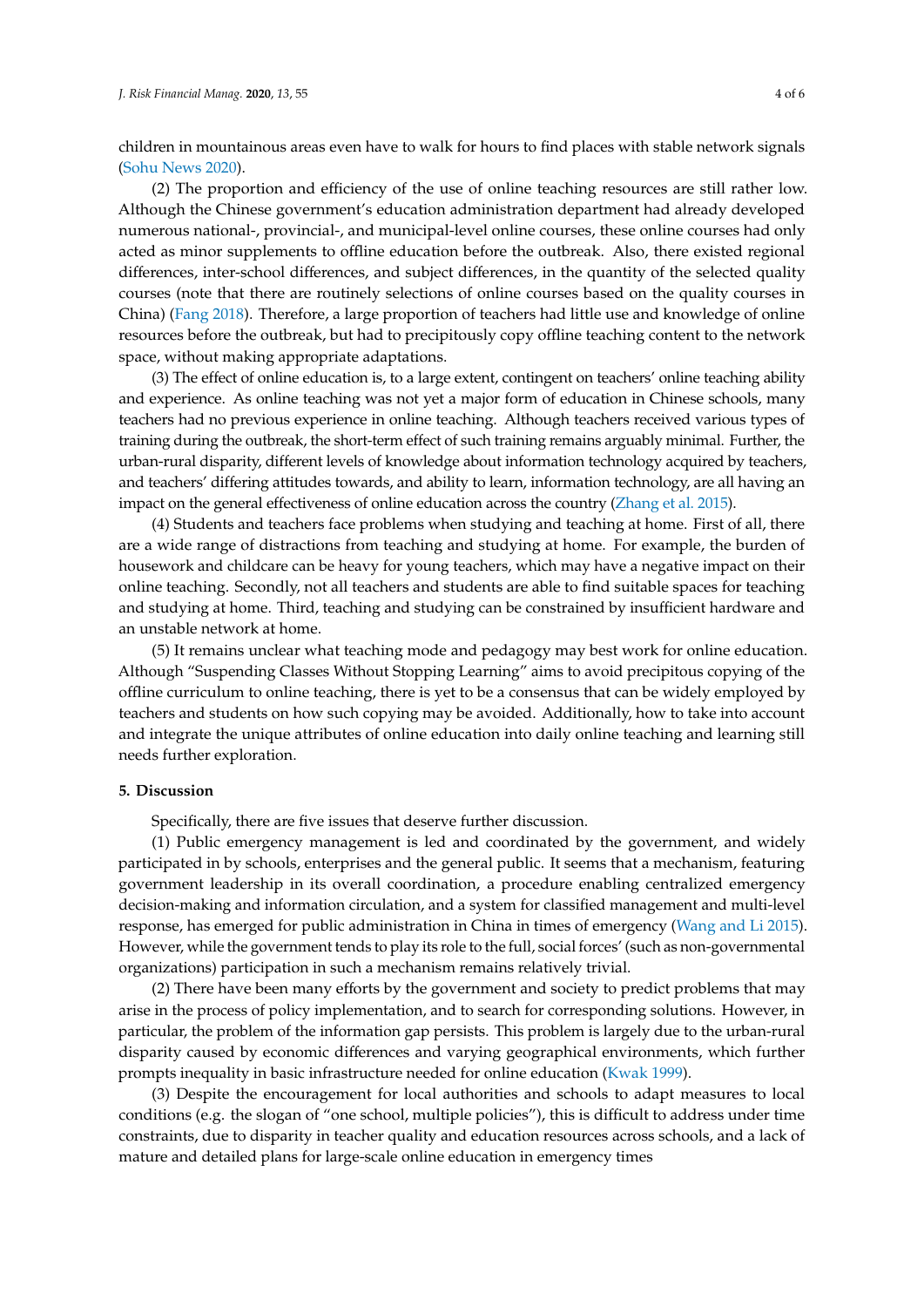(4) It is difficult to predict the duration of the emergency, creating a great challenge for educational activities. Until now, we have not been able to answer questions such as what the characteristics and modes of online education are, and how teaching can be connected during and after the epidemic. At this stage, the task of solving the existing problems is, to a large extent, on teachers' shoulders, with little external guidance.

(5) "Suspending Classes Without Stopping Learning" is arguably an experiment in large-scale online education. The experiment demonstrates big differences between, and the irreplaceability of, online and offline education. For example, the environment as a teaching and learning differs between home and school. Though the Internet can be used as a useful tool for teaching, it is less effective as the only platform for teacher-student interaction. There is also a lack of discipline and ritual in online education. Further, long-time online teaching can have a negative impact on students' mental and physical health.

#### **6. Policy Implications and Suggestions**

Lastly, we discuss policy implications and how the policy may be further improved in practice.

(1) The government should further promote the construction of the educational information superhighway, and test its functions, as well as assess whether it can meet the demand for online teaching in times of emergency. When necessary, legal regulations need to be issued to prioritize the educational use of high-quality broadband. At the same time, there is a need to accelerate the pace of technology iteration, and optimize the technical application of online education programs.

(2) To equip teachers with standardized home-based teaching equipment across the country, especially with standardized electronic devices to meet the needs of online teaching and individual tutoring in the home environment. Students' need for basic learning equipment should also be considered.

(3) To provide systematic training for teachers. Arguably the use of online platforms for high-quality teaching is an inevitable trend in the Internet era. Thus, preparing teachers with relevant skills through professional development, with legal, financial, and administrative support from the government, becomes crucial.

(4) To support and call for research into online education, at a national level, to enlighten approaches to effective online education. In addition, to encourage and support social organizations and schools to play their roles fully is also of paramount importance.

(5) Arguably, one of the most pressing current tasks is to conduct in-depth investigations into online education, especially concerning student support. The findings of these investigations would enable schools to provide a targeted instruction and counseling service for students with learning difficulties during the epidemic, and support students' successful re-adaptation to offline school education after the epidemic.

**Author Contributions:** Conceptualization, W.Z. and C.W.; writing—original draft preparation, W.Z.; writing—review and editing, C.W., Y.W. and L.Y. All authors have read and agreed to the published version of the manuscript.

**Funding:** This research received no funding.

**Conflicts of Interest:** The authors declare no conflict of interest.

#### **References**

- <span id="page-4-0"></span>CCTV News. 2020a. Ministry of Education: Guarantees University's Online Teaching During Epidemic Prevention and Control Period. Available online: http://[news.cctv.com](http://news.cctv.com/2020/02/05/ARTI0WhqsINuV5dCRBUnbXod200205.shtml)/2020/02/05/ [ARTI0WhqsINuV5dCRBUnbXod200205.shtml](http://news.cctv.com/2020/02/05/ARTI0WhqsINuV5dCRBUnbXod200205.shtml) (accessed on 3 March 2020).
- <span id="page-4-1"></span>CCTV News. 2020b. How to Help the Poor Students Get the Online Courses. Available online: [https:](https://toutiao.china.com/shsy/gundong4/13000238/20200304/37868320_2.html) //[toutiao.china.com](https://toutiao.china.com/shsy/gundong4/13000238/20200304/37868320_2.html)/shsy/gundong4/13000238/20200304/37868320\_2.html (accessed on 4 March 2020).